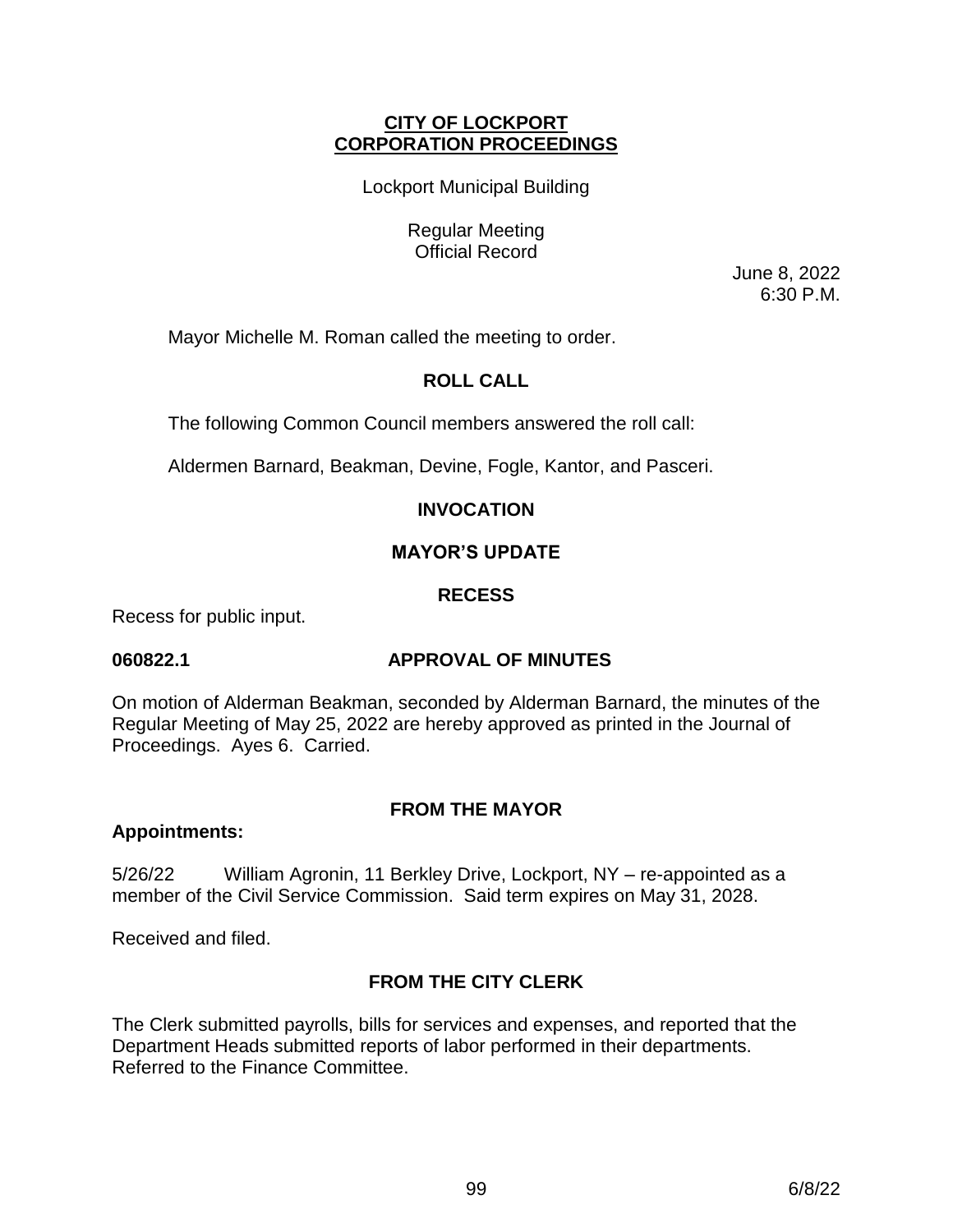# **Communications:**

5/11/22 Justin P. Rogers, Fair Director, Cornell Cooperative Extension, Niagara County – request permission to erect a banner across East Avenue to promote the 2022 Niagara County Fair, from July 27<sup>th</sup> thru August 7<sup>th</sup>.

5/23/22 Beth Ann Banks, Festival Director, Niagara Celtic Heritage Society, Inc. – request permission to erect a banner across East Avenue to promote the 2022 Niagara Celtic Heritage Festival & Highland Games, from September 1<sup>st</sup> thru September 18<sup>th</sup>.

6/8/22 Paul K. Oates, City Clerk – notification of bids received on June 1, 2022 for the Phase I Streetscape Green Infrastructure Improvements project.

The following bid proposals for the above referenced were received and opened on June 1, 2022:

> 4<sup>th</sup> Generation Construction, Inc. **\$1,857,000** base bid Niagara Falls, NY \$384,000 alternates

\$2,241,000 base w/alternates

Referred to Committee of the Whole

# **Notice of Complaint:**

6/3/22 36 Pine Street – potholes

Referred to the Director of Highways, Parks and Water Distribution

# **MOTIONS & RESOLUTIONS**

#### **060822.2**

By Alderman Beakman:

Resolved, that the Mayor and City Clerk be authorized to issue orders in favor of the claimants for payrolls, bills, and services to be paid on June 9, 2022 as follows:

| <b>General Fund</b>     | Fund A   |      | \$112,017.46 |
|-------------------------|----------|------|--------------|
| Water Fund              | Fund FX  |      | \$44,430.66  |
| <b>Sewer Fund</b>       | Fund G   |      | \$46,884.05  |
| <b>Capital Projects</b> | Fund H   |      | \$22,722.00  |
| Self-Insurance          | Fund MS  |      | \$4,680.00   |
| Refuse & Recycle        | Fund CL  |      | \$497.71     |
| Payroll                 | Pay Date | 5/19 | \$488,988.19 |

Seconded by Alderman Pasceri and adopted. Ayes 6.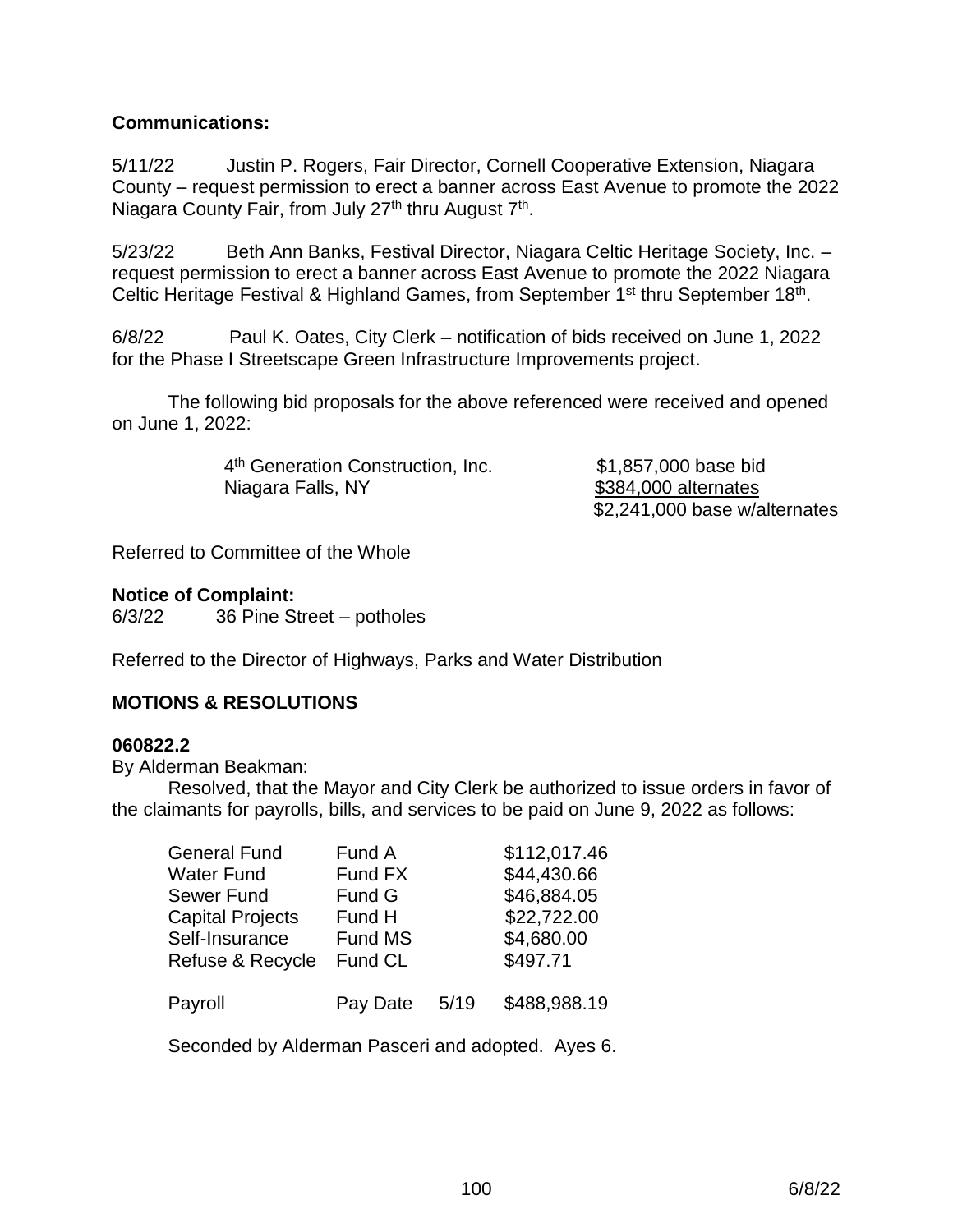## **060822.3**

By Alderman Beakman:

Resolved, that the Mayor and Common Council do hereby extend congratulations and appreciation to the following City employees for their years of dedicated service to the City of Lockport:

| <b>Years of Service</b><br>Employee | Title |
|-------------------------------------|-------|
|-------------------------------------|-------|

Chad E. Ruchala 25 Firefighter

Seconded by Alderman Devine and adopted. Ayes 6.

#### **060822.4**

By Alderman Beakman:

 Whereas, the City Council passed Resolution 120419.7 in December 2019, approving a contract between the City and GAR Associates, LLC for an Equity Improvement Project for assessments on properties in the City; and

 Whereas, said resolution approved \$400,000 to be paid over a three-year time period; and

 Whereas the Council believes it to be the most cost effective and in the best interest of the City to maintain a 100% equalization rate every year; now, therefore, be it

 Resolved, that an annual expense line be included in the City budget to perform and maintain yearly assessments at a 100% equalized assessment rate; and be it further

 Resolved, that the Mayor is authorized to execute an agreement with GAR Associates, LLC for a yearly Equity Improvement Project.

Seconded by Alderman Fogle and adopted. Ayes 6.

# **060822.5**

By Alderman Kantor:

Resolved, that the Youth Board is hereby granted permission to conduct an Independence Day Parade on Sunday, July 3, 2022, commencing at 7pm at Veteran's Memorial Park, west on East Avenue to the Big Bridge, subject to the approval of the parade route by the Police Chief and issuance of a parade permit by the City Clerk; and be it further

Resolved, that the parade line will be assembled at East Avenue and LeVan Avenue; and be it further

 Resolved, that temporary no-parking signs be placed on the north and south side of East Avenue for the parade; and be it further

Resolved, that the Director of Highways, Parks and Water Distribution be and the same is hereby authorized and directed to arrange for delivery of barricades to the area prior to the event.

Seconded by Alderman Fogle and adopted. Ayes 6.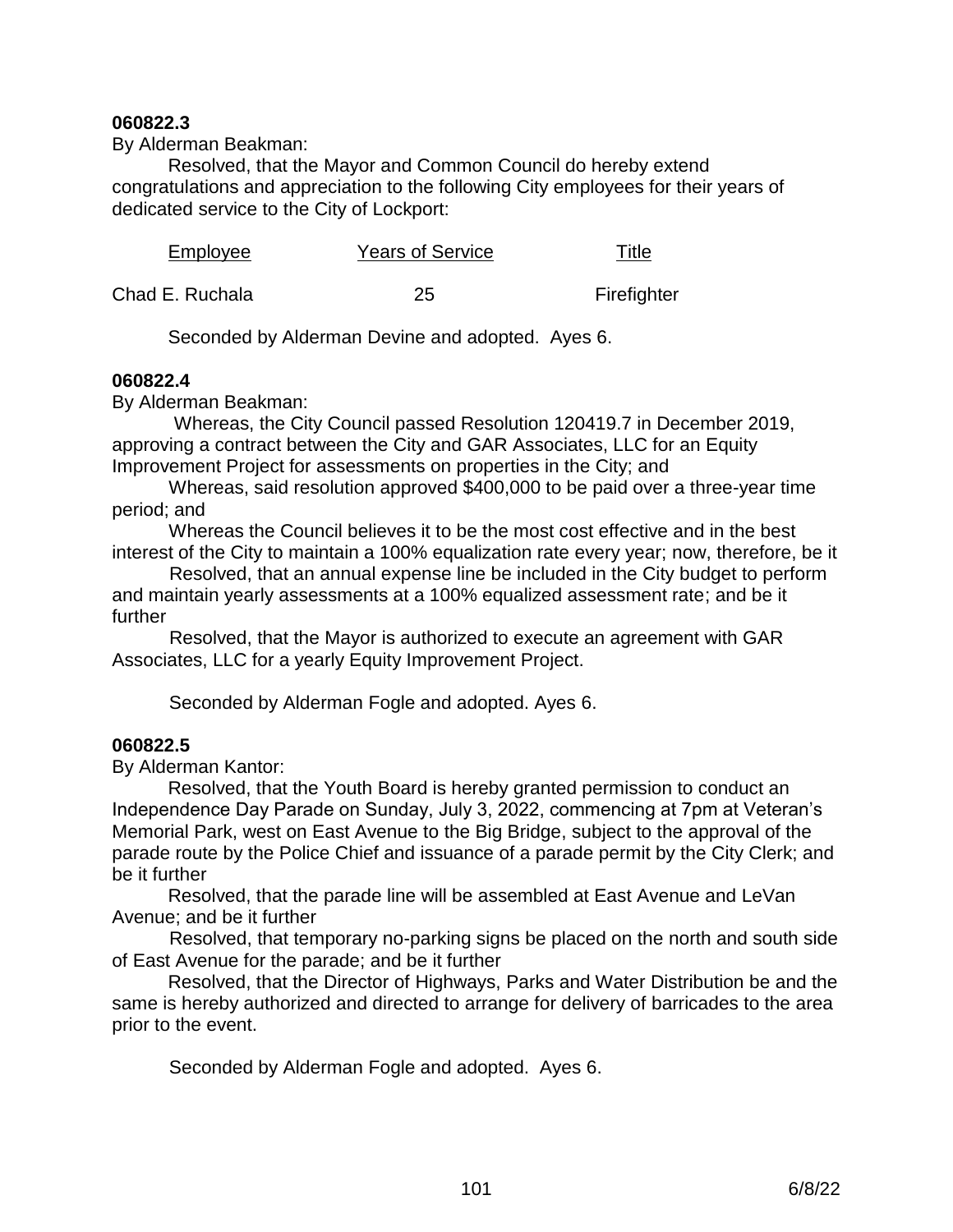#### **060822.6**

By Alderman Kantor:

Resolved, that pursuant to their request, Cornell Cooperative Extension, Niagara County is hereby granted permission to erect a banner at least 17' from the ground across East Avenue at Davison Road to promote the 2022 Niagara County Fair. Banner is to be erected from July 27 thru August 7, 2022 based on a schedule approved by the City Clerk, and be it further

Resolved, that said permission is subject to Cornell Cooperative Extension, Niagara County filing a certificate of insurance with the City Clerk naming the City of Lockport as additional insured and subject to payment of \$50, and be it further

Resolved, that the City Clerk is hereby authorized and directed to make arrangements with city forces to erect the banner.

Seconded by Alderman Barnard and adopted. Ayes 6.

### **060822.7**

By Alderman Beakman:

 Resolved, that pursuant to their request, permission is hereby granted Cornerstone Arena to barricade Grigg Lewis Way from Elm Street to just past the labeled pedestrian crosswalk, from 5-10pm, on July 14th, July 21st, July 28th and August 4th, 2022, for their Sunset Concert Series; and be it further

 Resolved, that said permission include use of the City parking lot area from Elm Street to the crosswalk/road closure area on those dates; and be it further

 Resolved, that Cornerstone Arena staff will provide barrier tape to enclose the area for concert seating and provide access for cars to exit the parking area from dayshift parking; and be it further

 Resolved, that permission is subject to Cornerstone Arena filing a certificate of insurance with the City Clerk naming the City of Lockport as additional insured; and be it further

Resolved, that the Director of Highways, Parks and Water Distribution be and the same is hereby authorized and directed to arrange for delivery of barricades to said area prior to said events; and be it further

Resolved, that the City stage be made available to the events.

Seconded by Alderman Fogle and adopted. Ayes 6.

#### **060822.8**

By Alderman Pasceri:

 Whereas, the City of Lockport (City) was awarded funding from the New York Downtown Revitalization Initiative (DRI) grant program for \$1,095,000, the Green Infrastructure Grant Program (GIGP) for \$1,500,000, and Community Development Block Grant (CDBG) Program for \$172,000 to make streetscape and storm water management improvements along Pine, South and Washburn Streets (Project); and

 Whereas, the City's consulting engineer Nussbaumer & Clarke, Inc. (Nussbaumer) completed detailed design plans and contract documents for the improvements; and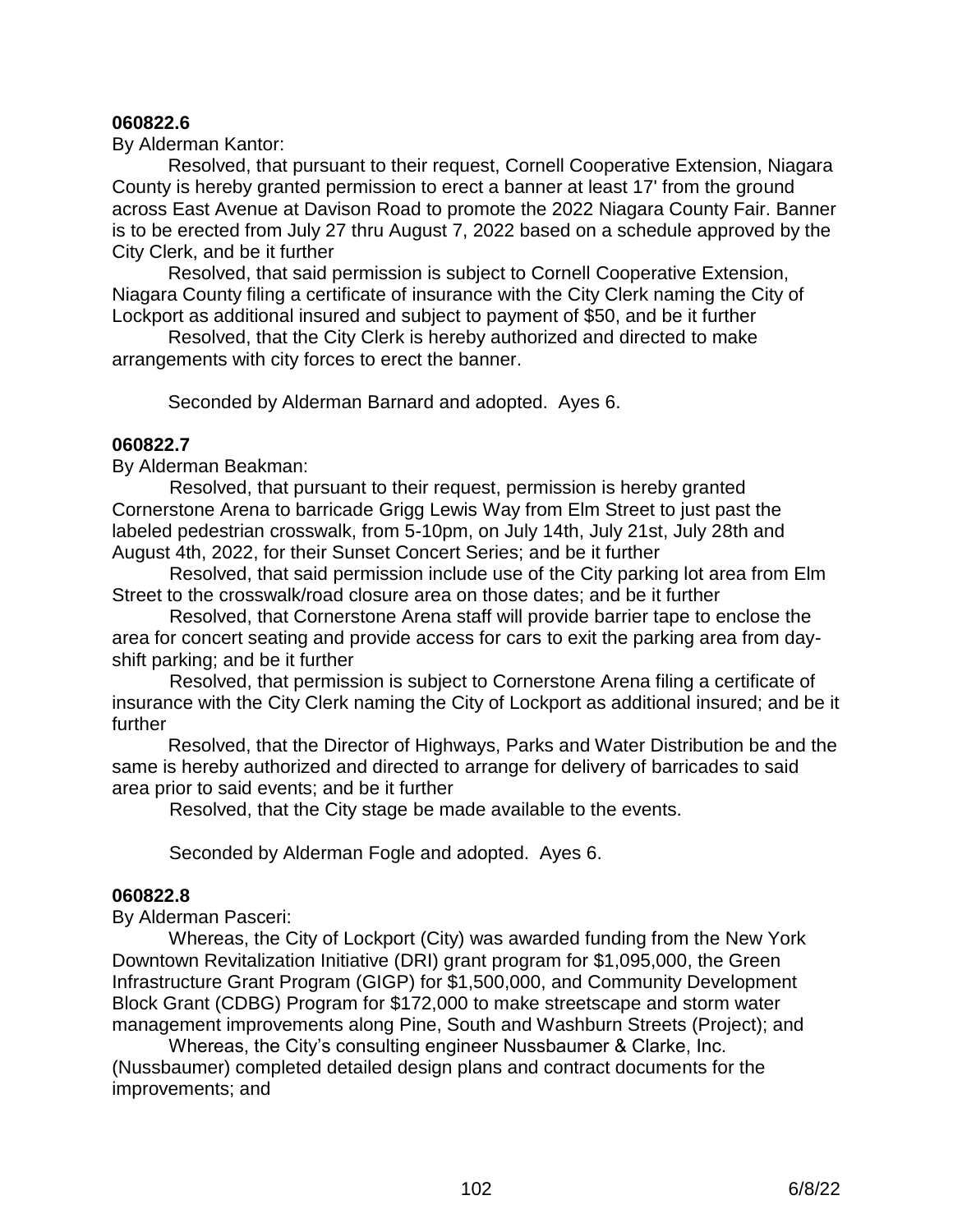Whereas, the City issued a Notice to Bid for interested contractors for the Project and subsequently received and publicly opened and read bids at the Municipal Building on June 1, 2022 at 2 pm as follows;

| <b>CONTRACTOR</b>       | 4 <sup>th</sup> Generation<br><b>Construction</b> |  |
|-------------------------|---------------------------------------------------|--|
| <b>TOTAL BID AMOUNT</b> | \$2,241,000.00                                    |  |

And

Whereas, Nussbaumer reviewed the contractor bids and has determined that 4<sup>th</sup> Generation Construction, Inc. has submitted the lowest complete and responsible bid and recommends that the City award the contract to 4<sup>th</sup> Generation Construction, Inc., for a total amount of \$2,241,000; now, therefore, be it

 Resolved, that the capital project budget is updated to reflect the estimated project cost of \$2,767,000, which now includes committed DRI funds; and be it further

Resolved, that the Mayor is authorized to execute an Agreement with 4<sup>th</sup> Generation Construction, Inc., 5650 Simmons Avenue, Niagara Falls, New York 14304, in the amount of \$2,241,000.00 contingent upon legal review and review by the funding agencies.

Seconded by Alderman Kantor and adopted. Ayes 6.

# **060822.9**

By Alderman Beakman:

 Whereas, the City of Lockport (City), applied for and has received a Canalway Grant via the New York Consolidated Funding Application (CFA) for the Lowertown Loop Phase 1 Project (Project); and

 Whereas, the City has received an Executed Agreement from the New York State Canal Corporation (Canal Corporation), a subsidiary of the New York Power Authority, for \$150,000 of the estimated project cost of \$300,000, which includes Professional Engineering and Grant Support Services; and

 Whereas, Nussbaumer & Clarke, Inc. (Nussbaumer), assisted the City with the preparation of the successful grant application, is on the City's pre-qualified list of engineering service providers, and submitted a proposal dated June 3, 2022 in accordance with the City's agreement with Canal Corporation for a fee not-to-exceed \$30,000; now, therefore, be it

 Resolved, that the Mayor is authorized to execute an Agreement with Nussbaumer & Clarke, Inc., 80 Main St. Unit A, Lockport NY 14094 for a not-to-exceed fee of \$30,000 per their proposal dated June 3, 2022, contingent upon legal review.

Seconded by Alderman Pasceri and adopted. Ayes 6.

# **060822.10**

By Alderman Devine:

Resolved, that resolution #041322.18 adopted by the Common Council at their April 13, 2022 meeting, granting Inferno Baseball Inc. permission to use the softball field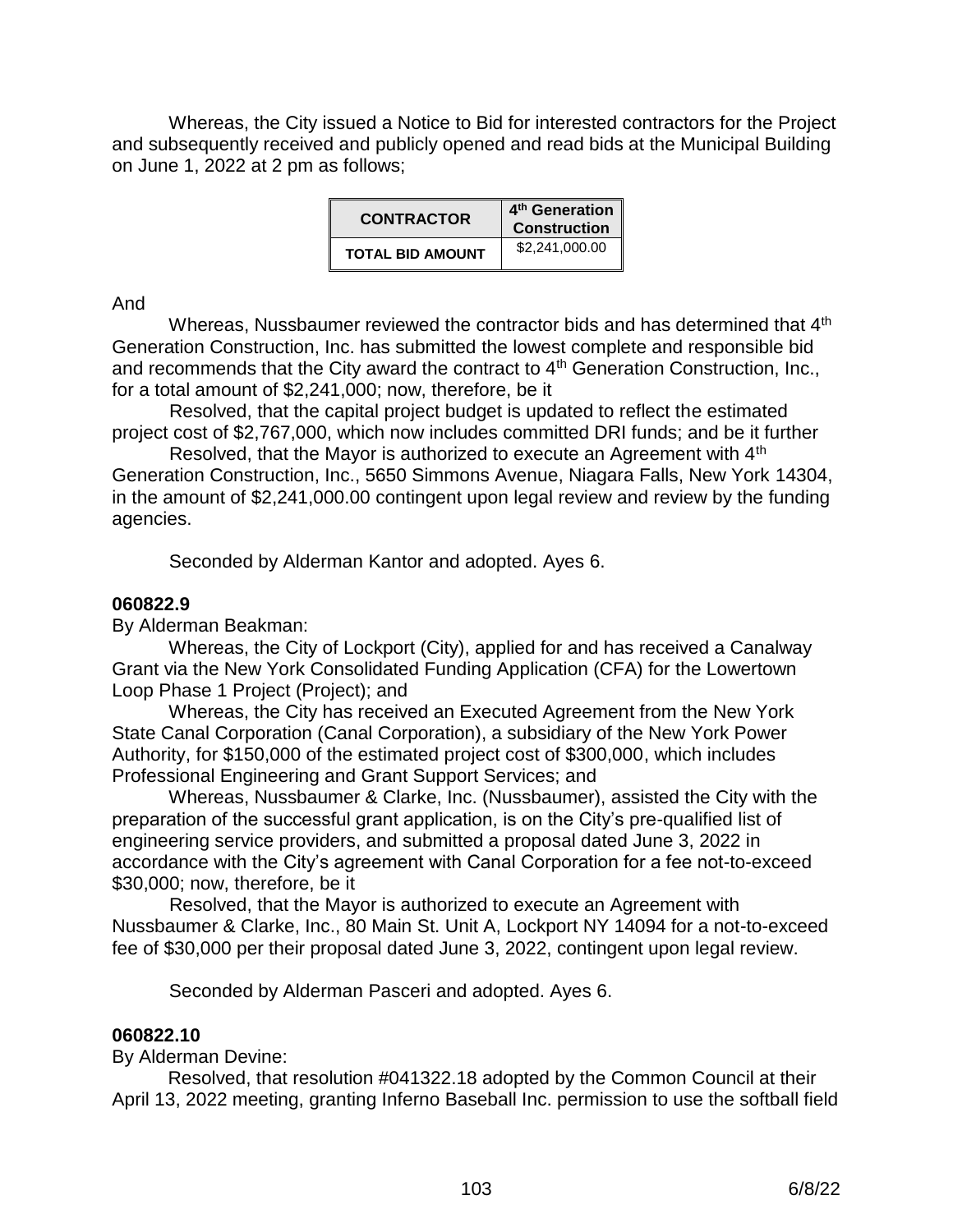at Outwater Park during the 2022 season for both practice and games, be and the same is hereby rescinded.

 Seconded by Alderman Fogle and adopted. Ayes 1 (Devine). Nays 5. Motion failed.

# **060822.11 – Grant Permission to Inferno Baseball Inc. use of Outwater Park softball field – WITHDRAWN**

### **060822.12**

By Alderman Pasceri:

Resolved, that pursuant to their request, the Niagara Celtic Heritage Society, Inc. is hereby granted permission to erect a banner at least 17' from the ground across East Avenue at Davison Road to promote the 2022 Niagara Celtic Heritage Festival & Highland Games. Banner is to be erected from September 1 thru September 18, 2022 based on a schedule approved by the City Clerk, and be it further

Resolved, that said permission is subject to the Niagara Celtic Heritage Society, Inc. filing a certificate of insurance with the City Clerk naming the City of Lockport as additional insured and subject to payment of \$50, and be it further

Resolved, that the City Clerk is hereby authorized and directed to make arrangements with city forces to erect the banner.

Seconded by Alderman Kantor and adopted. Ayes 6.

#### **060822.13**

By Alderman Beakman:

Resolved, that pursuant to their request, permission is hereby granted to the residents of Lakeview Parkway to barricade said street on June 25, 2022, with a rain date of June 26, 2022, for a block party, and be it further

Resolved, that the Director of Highways, Parks and Water Distribution be and the same is hereby authorized and directed to arrange for delivery of barricades, picnic tables and refuse containers to the area prior to said event.

Seconded by Alderman Pasceri and adopted. Ayes 6.

### **060822.14**

By Alderman Fogle:

 Whereas, an Ad Hoc Ambulance Committee convened to review the City's ambulance service options; and

 Whereas, in April, 2022, a Request for Proposals was issued seeking bids on ambulance service from private ambulance companies; and

 Whereas, the City has recently procured two ambulances and one fly car; now, therefore, be it

 Resolved, that the City of Lockport retain the professional services of a certified public accounting firm, for a thorough financial analysis and review of each ambulance option available, and that said firm reports its findings to the Common Council.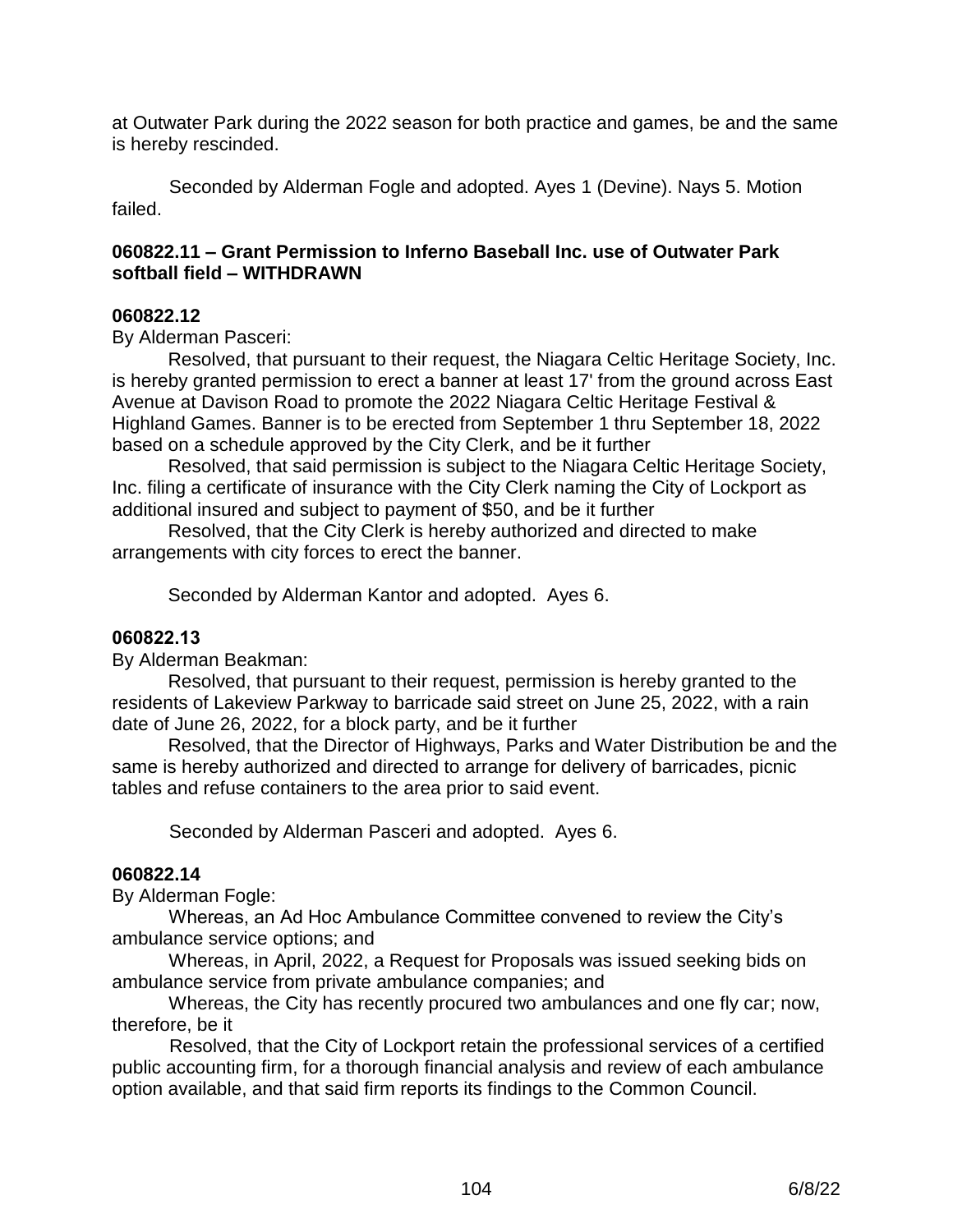Seconded by Alderman Barnard and adopted. Ayes 6.

## **060822.15 – Grant Revocable Permit to Amanda Gorko for a fence at 329 East Avenue – WITHDRAWN**

#### **060822.16**

By Alderman Beakman:

Resolved, that the Corporation Counsel is hereby authorized and directed to prepare a local law relative to roll-off containers, and be it further

Resolved, that a public hearing be held at the Common Council meeting of June 22, 2022, starting at 6:30 P.M. in the Common Council Chambers, Lockport Municipal Building, One Locks Plaza, Lockport, NY relative to said local law, and be it further

Resolved, that the City Clerk is hereby authorized and directed to advertise notice of said public hearing.

Seconded by Alderman Fogle and adopted. Ayes 6.

#### **060822.17**

By Alderman Devine:

Whereas, Community Services has obtained grant money and donations for the creation of a Skateboard park in the City of Lockport to replace the current skate park located at Outwater park ("the Park") and wishes to commence with the creation and development of the Lockport Skateyard Project ("the Project") as soon as practicable; and

Whereas, the total cost for the Project is expected to be \$550,000 and Lockport Community Services has funds which include \$500,000 to develop and construct the Project, and an additional \$50,000 to complete certain greenscape elements to complement the Project; and

Whereas, the City does not have the funds available to make improvements to the current park, nor the expertise, time or resources to manage and oversee the park, and therefore does hereby agree to allow access to the Outwater park land for the purpose of improvement and/or construction of the Project for the benefit of City residents; and

Whereas, GLDC has agreed to manage and oversee the Project on behalf of the City and Community Services and the three parties will enter into an Agreement for same; now, therefore, be it

Resolved, that the Council hereby permits the Mayor to enter into a contract with the GLDC and Lockport Community Services for the creation and development of the Lockport Skateyard, subject to approval by Corporation Counsel.

Seconded by Pasceri and adopted. Ayes 6.

#### **060822.18**

By Alderman Devine:

 Resolved, that the Mayor and Common Council do hereby extend condolences to the family of Michael J. Randall, a retired City of Lockport firefighter, who served the department between 1968 and 1996, who recently passed away.